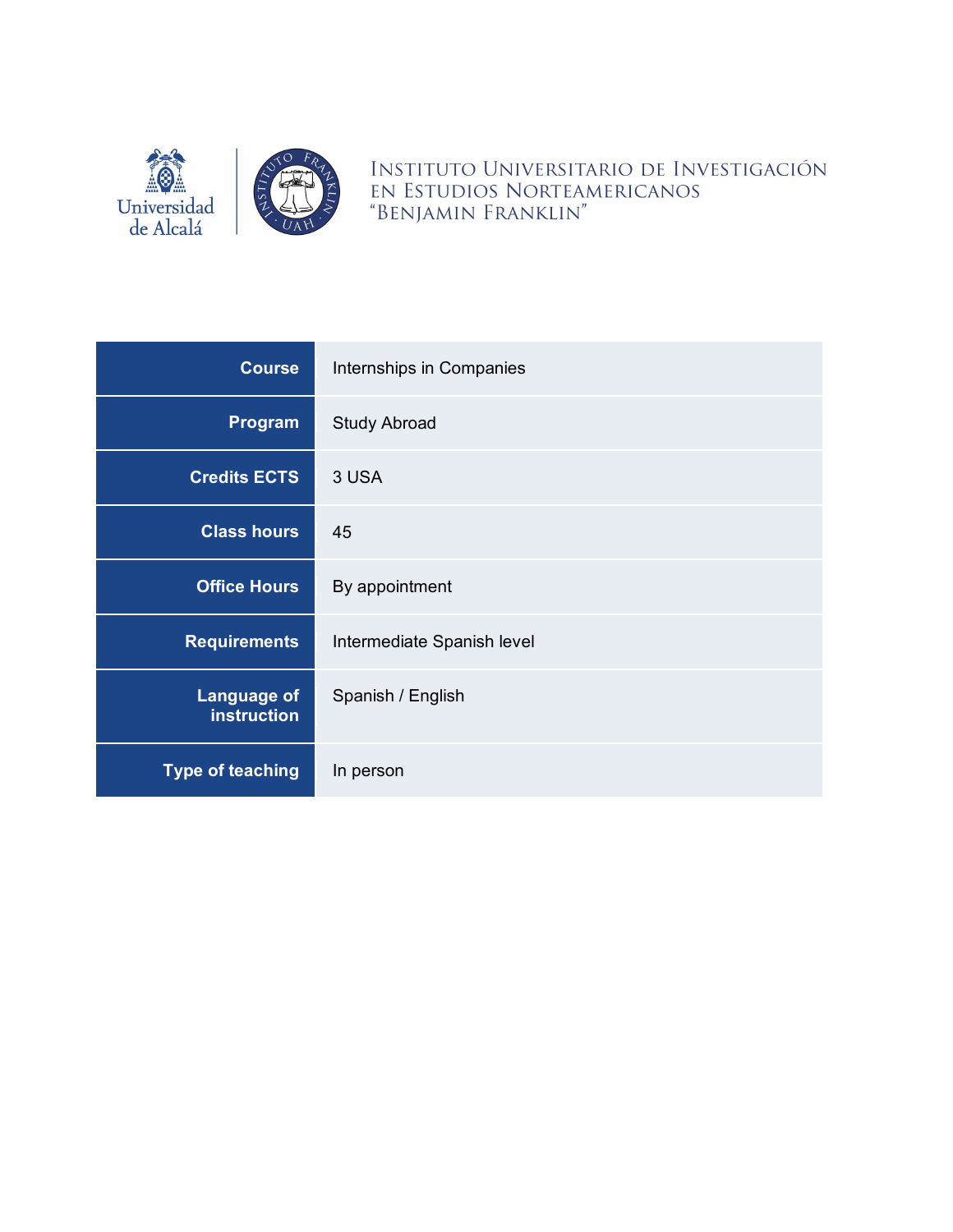

## **INTRODUCTION**

The internship course is especially designed for those students who want to experience working life in Spain. The course includes hours of practice in the chosen location and workshops that complement the training, on culture and communication with people from another country, as well as how to deal with possible intercultural, communicative and interpersonal conflicts.

This course is a competitive advantage for students when looking for a job, as it demonstrates their work experience and linguistic competence in another country. This experience complements the student's stay in Alcalá, especially when living with a family, as it gives them a complete vision of the culture, both on a personal/family, academic and professional level.

### **DESCRIPTION**

Students in this course will finish the course highly qualified to develop all the skills related to communication both personally and professionally. An international internship experience can help you in your future career and help you get the job you want after graduation and gain an international perspective.

Internships have many advantages including improving your Spanish vocabulary, intercultural skills and better analyzing your own adaptation to other cultures and ways of life. This unique experience will help you make new contacts and develop a professional and personal network in Spain. Students will be assigned to the internship of their choice.

- The internship may vary in schedule and days depending on the needs of the company or organization.
- The student gets 3 credits (40 hours of internship and 5 hours of workshops on interculturality, teamwork).

### **COMPETENCES**

#### **General Competencies (GC):**

**GC1**: Develop or improve professional and intercultural skills. **GC2:** Acquire experience in work or community outreach settings **GC3:** Acquire more in-depth knowledge of a specific sector or job.

#### **Specific competencies (SC):**

**SC1:** Improve Spanish language skills and interpersonal and intercultural relations in another country. **SC2:** To better understand how certain organizations or companies operate in other countries**.**

### **METHODOLOGY**

The Internship course is an experiential course in which the student observes, does and evaluates his or her work in the company or organization. The workshops complement the practical experience so that the student acquires a complete theoretical and practical training that enables him/her to work in this cultural environment and learn about the tasks and processes that take place in it.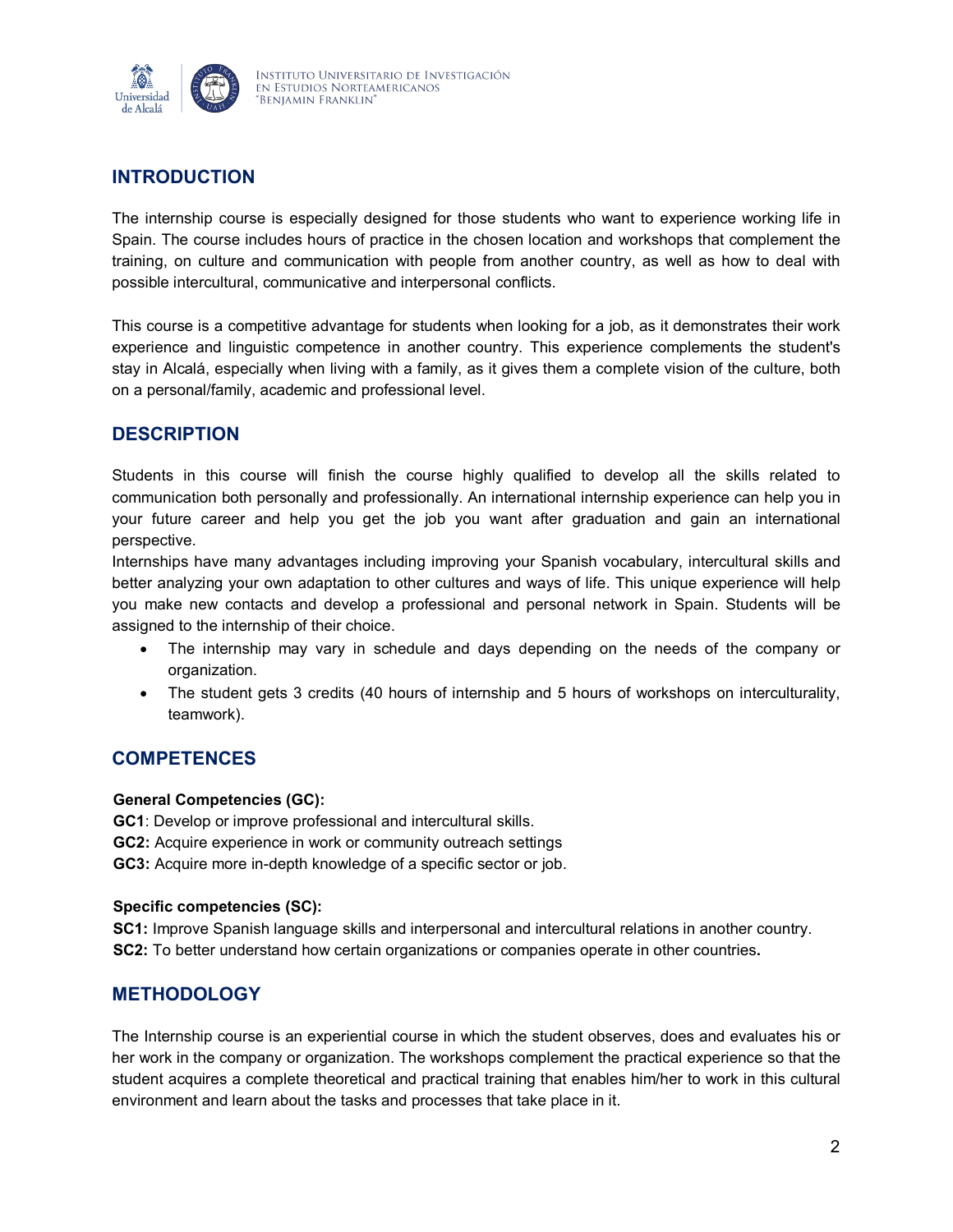

### **PREPARATION FOR CLASS**

For the best performance of the course, the student must have a flexible mind to adapt to the needs of the practice.

#### **Dress code and recommendations**

| Make a good impression                                       | Make a schedule so you know what needs to be           |  |
|--------------------------------------------------------------|--------------------------------------------------------|--|
|                                                              | done each day                                          |  |
| Dress appropriately                                          |                                                        |  |
|                                                              | Maintain your energy throughout the semester. Too      |  |
| Be on time                                                   |                                                        |  |
|                                                              | much enthusiasm in the beginning can overwhelm         |  |
|                                                              | you, it's best to pace yourself.                       |  |
| This<br>should<br>positive.<br>Be<br>οf<br>be<br>one<br>vour |                                                        |  |
| characteristics                                              | If what you do doesn't feel like enough of a challenge |  |
|                                                              |                                                        |  |
| Follow company rules                                         | not what you expected, talk<br>vour<br>to<br>or        |  |
|                                                              | company/organization mentor.                           |  |
| Respect other people's time                                  |                                                        |  |
|                                                              |                                                        |  |
|                                                              | Make sure you ask for things you can actually do       |  |
| Read about the company/organization                          |                                                        |  |
| Introduce yourself to other colleagues (take notes so        | Talk to your University mentor if you have problems,   |  |
| you know who is who)                                         | questions, comments, etc.                              |  |
|                                                              |                                                        |  |
|                                                              |                                                        |  |
| Ask any questions you have                                   | Be patient and moderate your expectations, try to      |  |
|                                                              | adapt so that you get as much out of it as possible.   |  |

#### **Keep a journal**

It will help you learn and remember what you have done. It should include:

1. calendar of activities

2. Questions you have asked each day (No less than three per day).

3. Recall your perceptions. what have you observed? does your knowledge match your practice? what should you learn to work there?

4. Recall your feelings and attitudes. Most people who do internships go through different phases: from observing to feeling part of the group, from boredom and inertia to being fully identified and engaged.

6. Remember the new language learned. Each internship has a specific language that you should learn during the semester and use it with other people in the company/organization.

7. Remember your culture shock and how you are dealing with it. This is fundamental for the success of the experience.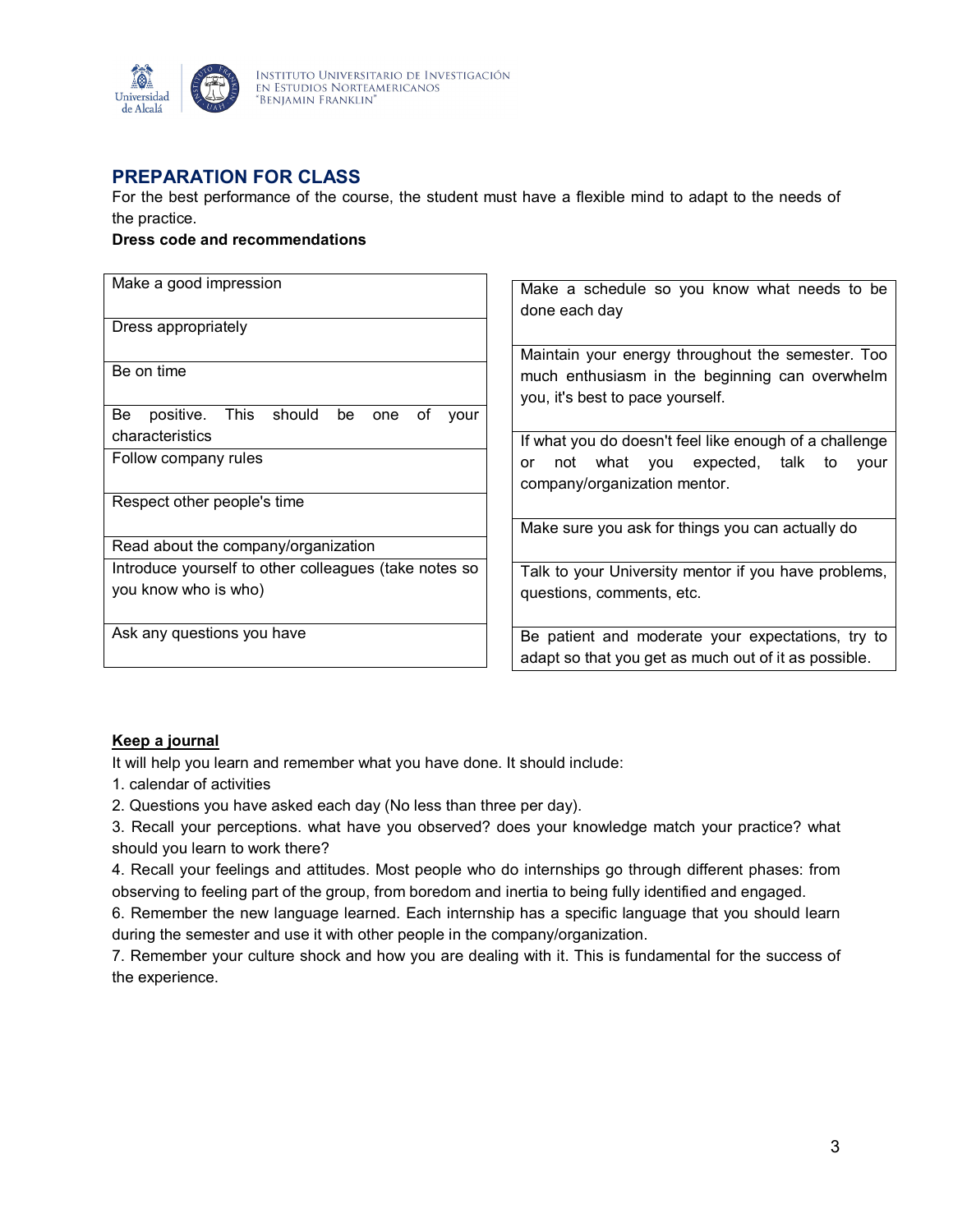

# **TASKS**

The student must perform the following tasks:

- 1. Attendance to all workshops and active participation in the workshops.
- 2. Attendance to practice every day: it is necessary to sign every day the attendance sheet indicating the total hours of practice.
- 3. Filling out the Evaluation of Practice form at the end of the semester.
- 4. Make a 4-7-page practicum report. Including:
- 5. Mission, type of clients, type of services or products offered by the company/organization 6.
	- Your objectives of the internship (why you have chosen it, what you hope to learn, how it can help you in the future).
	- Description of the work you have done, tasks, areas you have worked on
	- Skills and knowledge you have acquired
	- Evaluation and recommendations for the company/organization

### **EVALUATION**

The evaluation system is based on class participation, both online and face-to-face; attendance and participation in practice, homework and final presentation.

• **Participation** It must be active, i.e., the student should not only ask their doubts, but also make comments and actively participate in the exercises proposed in class both in group and individually. In addition, the student must read the texts assigned by the professor and do the exercises related to the text. The student is expected to demonstrate maturity and responsibility in the classroom so that gestures, passive attitude such as sleeping in class, and having inappropriate behaviors in the classroom may have a negative impact on the grade of this section.

The total percentage of this section is 10%.

#### **Internship evaluation** (by internship supervisor)

Each student will have an internship supervisor at the center where he/she will update his/her work. This person will evaluate the student based on a form elaborated by Instituto Franklin-UAH. The total percentage of this section is 60%.

#### • **Written work.**

Make a 4-7-page report of the practicum. This would be a model for the final presentation. Including:

Mission, type of clients, type of services or products offered by the company/organization. Your objectives of the internship (why you have chosen it, what you hope to learn, how it can help you in the future).

Description of the work you have done, tasks, areas you have worked on. Skills and knowledge you have acquired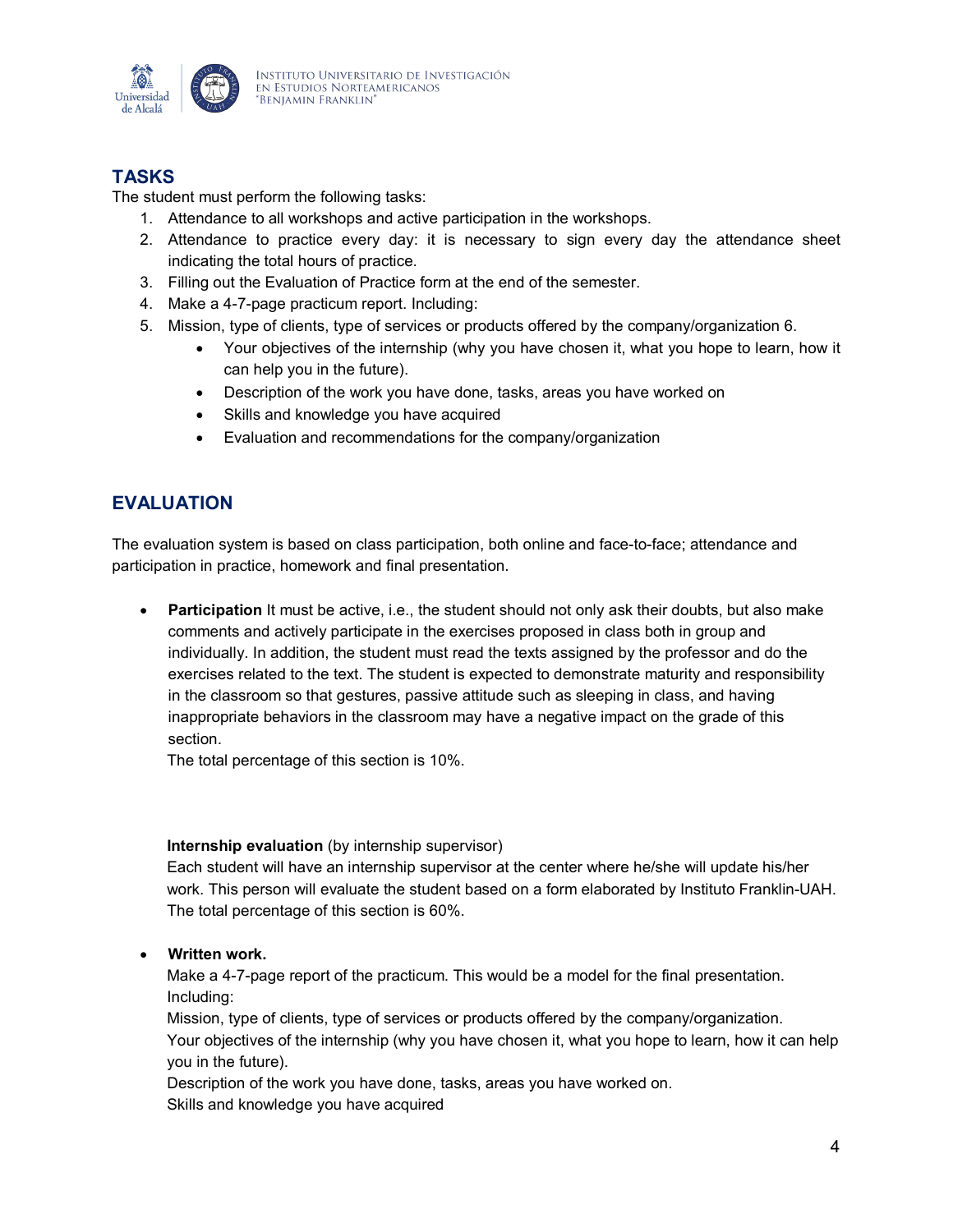

Evaluation and recommendations for the company/organization. The total percentage of this section is 15%.

**Note: If the work is not delivered on the indicated date the student will receive one point less for each day of delay.** 

#### ● **Final Presentation (Oral).**

Make a presentation of the practice Including: Mission, type of clients, type of services or products offered by the company/organization. Your objectives of the internship (why you have chosen it, what you expect to learn, how it can help you in the future). Description of the work done, tasks and areas you have worked on. Skills and knowledge you have acquired Evaluation and recommendations for the company/organization Audiovisual Media: PowerPoint, Prezi The total percentage of this section is 15%.

• **Plagiarism:** research papers should expose students' own ideas. The work of other writers or experts used to support students' ideas must be properly cited. Inappropriate use of someone else's text or work is considered plagiarism. Plagiarism is a violation of academic standards and may result in failure of the paper or even the subject for which the paper was written. In extreme cases it may result in expulsion from the program. Guidelines for writing the paper properly should be provided by the professor.

#### **EVALUATION**

The evaluation of this course is as follows:

| <b>PARTICIPATION</b>                         | 10% |
|----------------------------------------------|-----|
| FINAL EVALUATION OF THE<br><b>INTERNSHIP</b> | 60% |
| <b>RESEARCH PAPER</b>                        | 15% |
| <b>ORAL PRESENTATION</b>                     | 15% |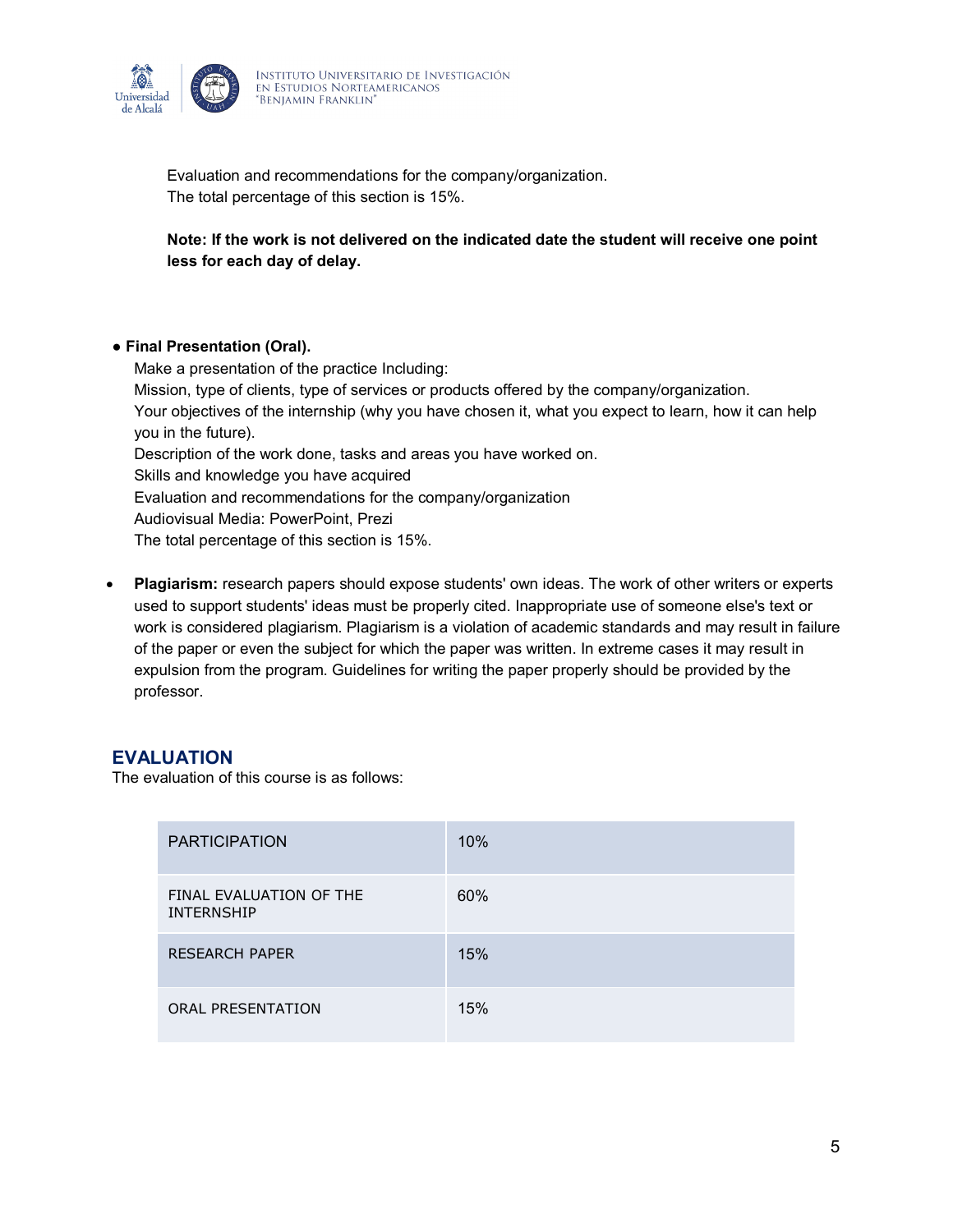

# **ATTENDANCE**

Class attendance is MANDATORY. If the student is absent for more than the allowed limit (one class absence in the summer program and two absences in the fall and spring programs), the final grade will reflect a decrease of 10 points for each non-attendance that has not been excused by a doctor's certificate or by your Program Director. It is the individual responsibility of the student to make up any missed content about the subject taught in class the day the student was absent.

### **STUDENTS WITH SPECIAL NEEDS**

Students with special needs should contact Antonio Fernández: [antonio.fernandezm@uah.es](mailto:antonio.fernandezm@uah.es) Instituto Franklin-UAH can accommodate these students who show through a medical note or a note from their academic advisor that require help in order to fulfill the program.

### **USE OF TECHNOLOGY IN CLASS**

Technology in the classroom is essential today. However, if used inappropriately, it can be detrimental to student learning. For example, checking email, chatting with other users, surfing the web for purposes other than class content, etc... Misuse of these tools can also distract other classmates, so only taking notes on the computer is allowed. For any other use, permission must be requested from the teacher.

| <b>CLASS SCHEDULE</b>                                                         | <b>ASSIGMENTS</b>                                                                                                  |
|-------------------------------------------------------------------------------|--------------------------------------------------------------------------------------------------------------------|
| Introduction to the course.<br>Presentation of the program.                   | "ice breakers<br>Read the schedule                                                                                 |
| Institutional visits and meetings.                                            | Set schedule,<br>expectations,<br>introduce center and<br>staff, final decisions<br>about student<br>participation |
| Supervision of the practice, doubts, questions, comments.<br>Interculturality | Spanish and U.S.<br>cultural workshop<br>Hosftede's<br><b>Dimensions</b>                                           |
| Supervision of the internship, doubts, questions, comments.                   | Review of Hofstede<br>Culture and behavior<br>comparisons                                                          |

# **CLASS SHCEDULE**